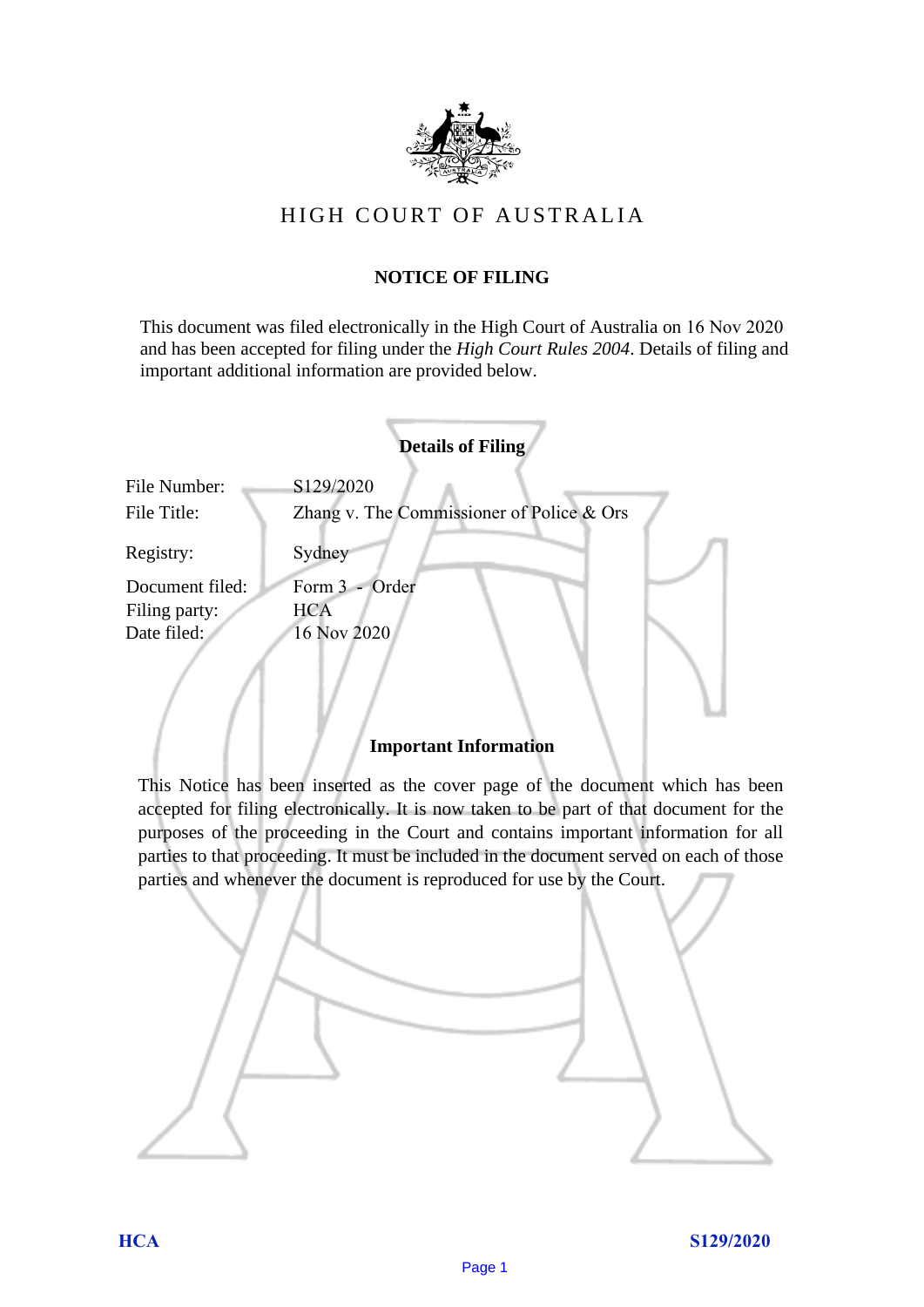## IN THE HIGH COURT OF AUSTRALIA SYDNEY OFFICE OF THE REGISTRY

## BETWEEN:

### John Shi Sheng Zhang Plaintiff

- and -

\$129/2020

The Commissioner of Police First Defendant

> Jane Mottley Second Defendant

> > Joseph Karam Third Defendant

Michael Antrum Fourth Defendant

### ORDER

JUSTICE: Justice Nettle

DATE GIVEN: 12 November 2020

INITIATING PROCESS: Special Case / Consent

BY CONSENT THE COURT ORDERS THAT:



- IN THE HIGH COURT OF AUSTRALIA<br>
SYDNEY OFFICE OF THE REGISTRY<br>
SETWEEN:<br>
BETWEEN:<br>
BETWEEN:<br>
BETWEEN:<br>
SETWEEN:<br>
DORD FICE THE REGISTRY<br>
John Shi Sheng Zhang<br>
Plannet<br>
The Commissioner of Police<br>
Second Defendant<br>
Michael 1. Pursuant to r 27.08.1 of the High Court Rules 2004 (Cth). the questions stated in the special case filed on 11 November 2020 be referred for consideration by the Full Court on a date to be fixed, with an estimated duration of 1.5 days.
	- 2. By 4:00 pm on 18 November 2020, the plaintiff file and serve:
		- 2.1. written submissions of no more than 20 pages; and
		- 2.2. aspecial case book.
	- 3. By 4:00pm on 2 December 2020, any party intervening in support of the plaintiff file and serve written submissions of no more than 20 pages.

This Order was prepared in the Registry.